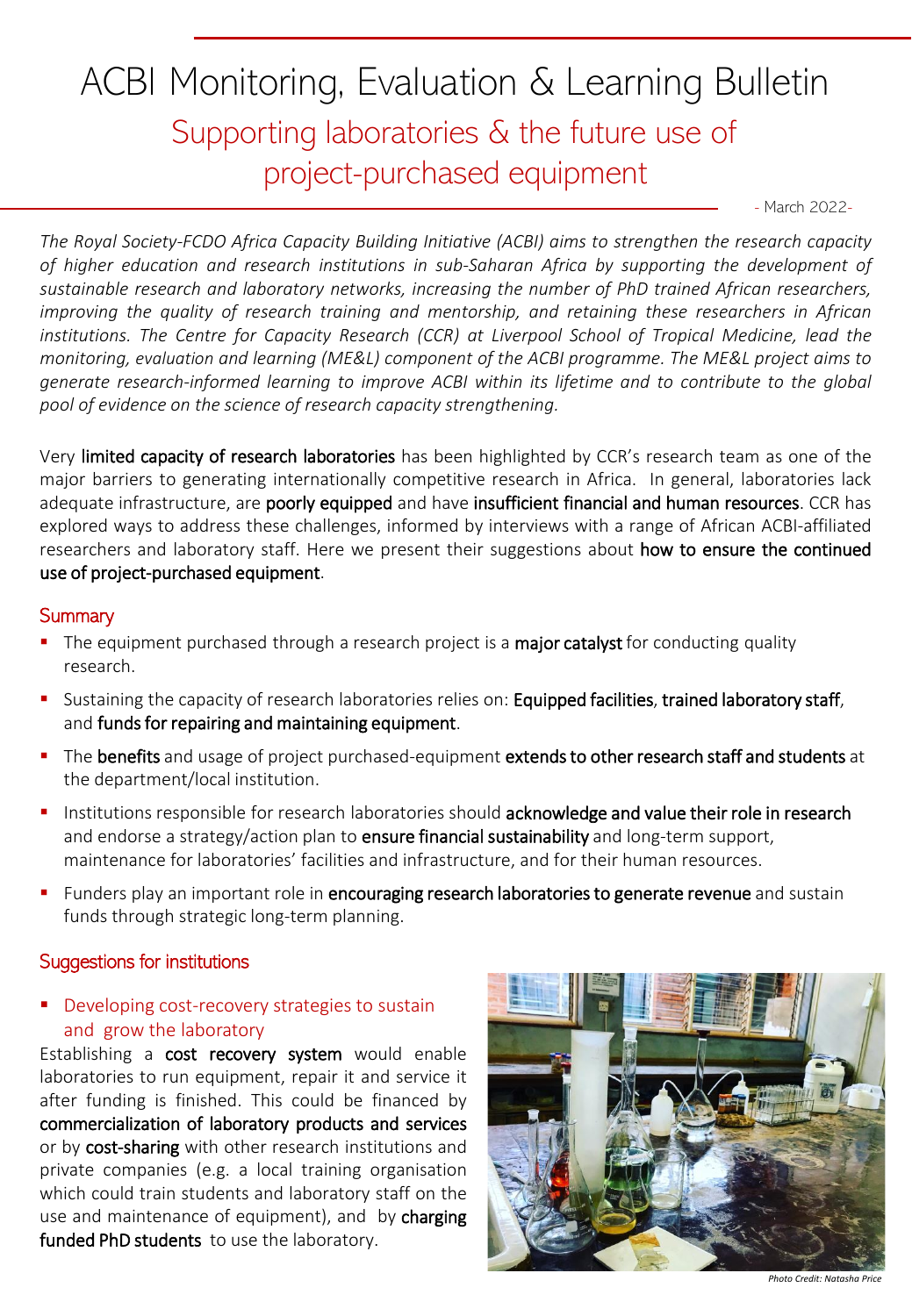#### ■ Ensuring regular maintenance and timely repair of the equipment

Setting up an efficient maintenance and repair system can help make sure that laboratory equipment functions properly and prolong its lifespan. For example, when purchasing equipment, laboratories (or their institutions or procurement offices) should ensure that the supplier is reliable and knowledgeable about the equipment and should agree to set up maintenance contracts.



Invest in professional development and career progression of laboratory staff and retain them in the institution

Include training opportunities for laboratory staff in future programmes because specialised, up-to-date and well-trained staff are essential for running complex equipment and ensuring reliable results. This could include scholarship opportunities for staff of different seniorities; provision of vocational education and technical training (e.g. safety and laboratory management, securing and handing chemicals, handling and using equipment); arranging exchange visits to state-of-the-art laboratories; actively involving laboratory staff in decision-making in research projects and in teaching opportunities; and facilitating their participation in paper authorship and in conferences and workshops to provide networking and partnership opportunities.

#### Institutional commitment and budget for laboratory accreditation

Acquiring accreditation of their laboratory is a key goal of many technicians though they recognise that this may be a long process. Technicians and laboratory leaders/managers, with support from project partners, should make a case to their institution for the longterm benefits of accreditation, for example, the potential to commercialise laboratory activities.

■ Improving the infrastructure and laboratory systems

This includes enhancing health and safety systems, improving quality assurance systems, and increasing laboratory space and storage for consumables, especially chemicals. Overcrowded laboratories are a safety risk and also hamper high-quality work.

## ■ Establish centralised laboratories within research institutions where possible

Setting up well-equipped central research laboratories with key equipment which serves the needs of different research departments for a fee could have a number of benefits including: avoiding duplication of equipment and the ability to invest in advanced up-to-date equipment; generate income to sustain and grow the laboratory; investment in well-trained laboratory staff; results will be of better quality; and experienced technicians can oversee the use of equipment to make sure it is used in the right way to preserve its lifespan.

## Suggestions for funders

# ■ Encourage funding applicants to budget for equipment appropriately

The purchase of new and advanced equipment through research projects gives African institutions and research centres technical confidence and enables them do research that is of international quality, thereby helping them secure future research funds and collaborations. Allowing generous funds for equipment may also enable users to reduce travel costs since they would not need to go as far to access the equipment they need. Funders may also consider innovative mechanisms to support ongoing maintenance and repair costs for a limited time after the end of the project or to facilitate gradual take-up of the costs by laboratory institutions.



*Photo Credits: Centre for Capacity Research*